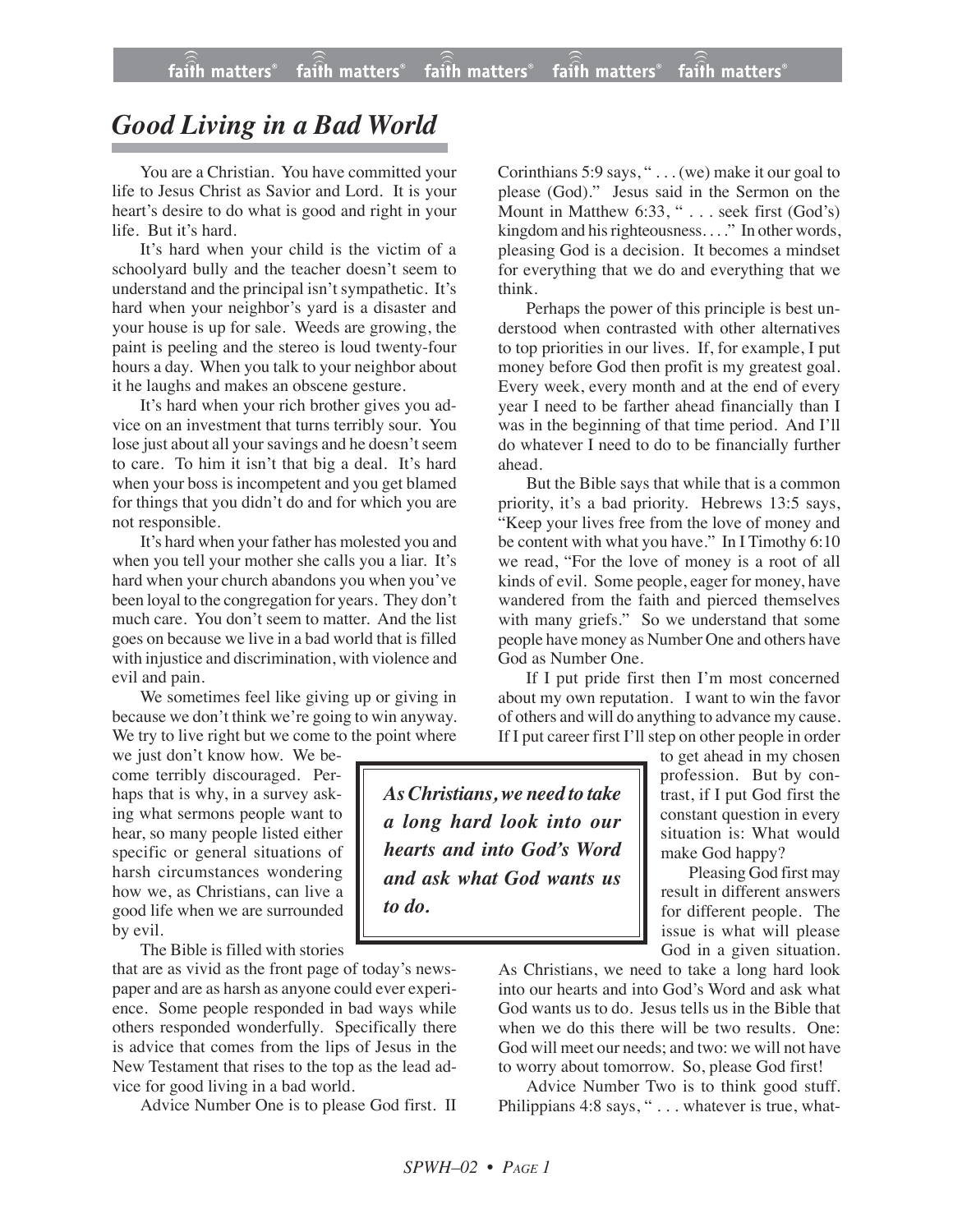ever is noble, whatever is right, whatever is pure, whatever is lovely, whatever is admirable—if anything is excellent or praiseworthy—think about such things." In other words, what we think about is a significant factor in how we deal with the evil that is in our world.

I heard a story about a man who worried about bad things all the time. One day he was sitting at his desk and he worried and worried and worried until he passed out. He slumped to the floor with a loud crash. People came rushing into his office thinking that he had suffered a heart attack only to discover that he was so worried that it had rendered him unconsciousness.

Some of us may argue that we can't control what we think. But that's obviously not true because the Bible is telling us that we should think about good things.

Most of the time I fall asleep very quickly and easily. Usually I'm sound asleep in two or three minutes. Actually, I can go to sleep almost anywhere, anytime, under any circumstances. Here, I'll show you! But once in a while, sleep just doesn't come. I lie there watching the numbers pass on our digital clock. And I think.

Sometimes I think about bad things. I think about something that someone said. I imagine that they're going to act negatively toward me. And like an upside down pyramid, these negative thoughts keep getting bigger and bigger. It doesn't help me get to sleep!

So I stop, and I realize what I'm doing. Then I think about other things and I choose a different direction. I think about something good: "... whatever is true, whatever is noble, whatever is right, whatever is pure, whatever is lovely, whatever is admirable—if anything is excellent or praiseworthy—think about such things." It's a formula for good living in a bad world.

Very different but equally important advice comes from Romans 12:9 where it says, "Hate what is evil; cling to what is good." As Christians we need to be careful that we never condone what is wrong. And most of us—most of the time—know what is wrong. Lying is wrong. Stealing is wrong. Murder is wrong. Adultery is wrong. Idolatry is wrong. Sexual harassment is wrong. Racial discrimination is wrong. Injustice to the poor is wrong. The trouble is we live in a culture that gives very high value to tolerance. The attitude is to let people do their own thing. Nothing is wrong as long as it doesn't hurt somebody else. And sometimes we

even go so far as to say that even if it does hurt somebody else it is still not wrong.

By contrast, previous generations said abortion was wrong or pornography or sexual relations outside of marriage. Today's generation says that's a matter of choice and personal preference. Having a tolerant attitude means we keep quiet and look the other way. We shut up and mind our own business. But the Bible says that we should hate what is evil and we should not condone anything that is wrong.

Let us also understand that while we cannot and should not condone sin, we do have to pick our battles. When Jesus was here on earth he was surrounded by thousands of people who did all kinds of things that were wrong, but he could not possibly confront all of them. He had to pick the ones he would confront.

There's a difference between not condoning and confronting. We need to be careful not to become so condemning of other people's sins and so confrontational that we become self-righteous nitpickers. We must be careful not to lift ourselves up as better than everyone else.

In the Sermon on the Mount in Matthew 7:3-5 Jesus asked:

> Why do you look at the speck of sawdust in your brother's eye and pay no attention to the plank in your own eye? How can you say to your brother, 'Let me take the speck out of your eye,' when all the time there is a plank in your own eye? You hypocrite, first take the plank out of your own eye, and then you will see clearly to remove the speck from your brother's eye.

In other words, we shouldn't be so condemning toward others that we forget about our own sinfulness. Clearly, don't condone sin, but also don't become totally focused and confrontational on the sins of others.

Advice Number Four is that we must believe that God is greater than evil. This is really important, but it takes a lot of faith to believe and follow this advice. The Bible teaches that there is this horrendous war going on between Satan and God, between evil and good. At times the layers are peeled back and we get a glimpse of the horrors of this great spiritual war. It shows up in things like the atrocities in Auschwitz or the slaughter of a half million people in Rwanda, the tragedy of the AIDS epidemic or the events of September 11.

But more often we see the battle between good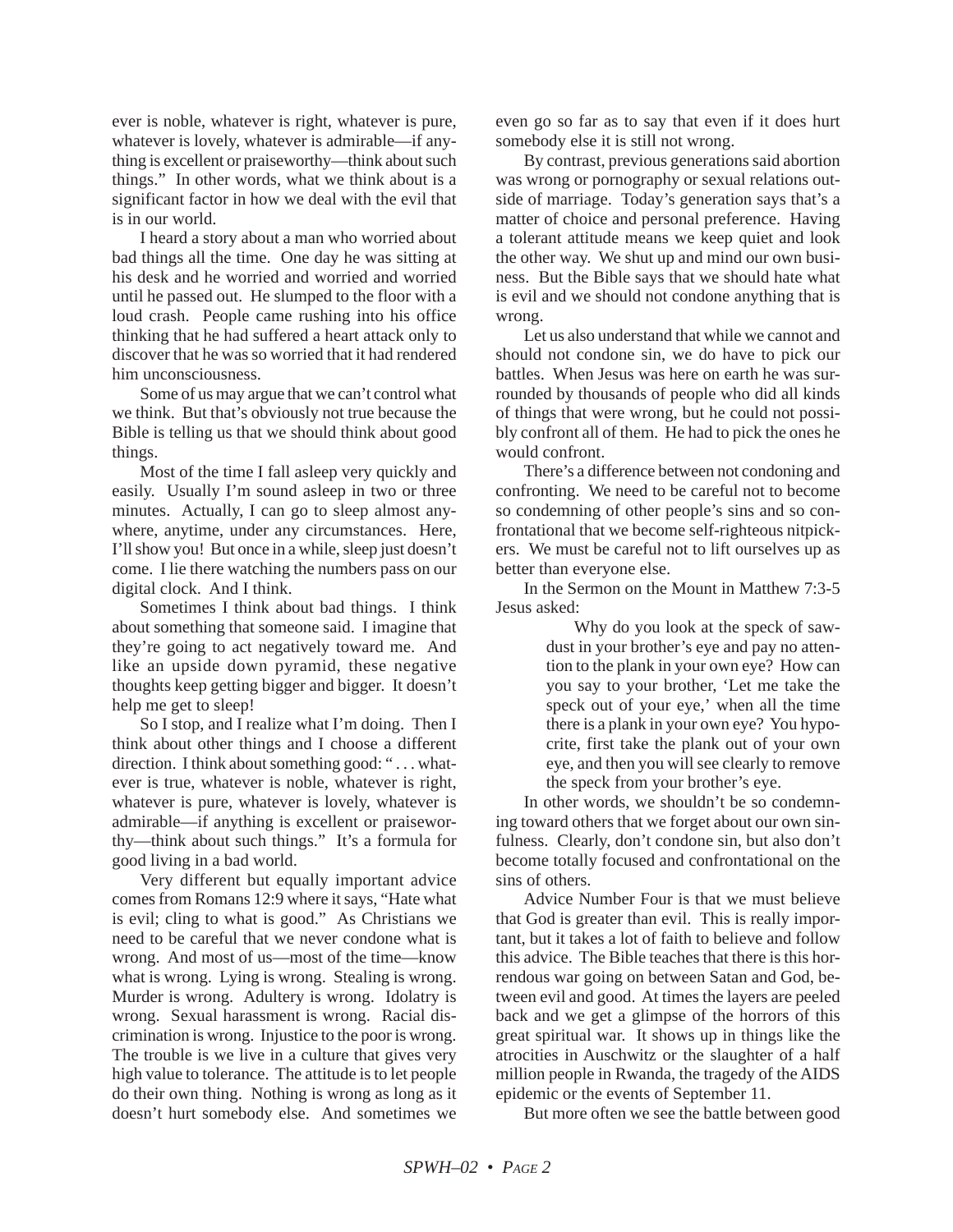and evil in things like road rage or rape or marriages ending in unnecessary divorce or dishonest business deals or political rivalries or sick and dying children, children who have done nothing wrong.

But the Bible has some very good news. In I John 4:4 we are told that the Holy Spirit, who is inside of every Christian, is greater than the enemy, Satan, who is in the world. So when we are tired and beaten and discouraged we need to remember that God is going to have the ultimate victory. When it seems that the worst of evil is going to triumph we must believe from the bottom of our hearts that the Holy Spirit of God who is in us is greater than any evil enemy that is in the world.

All of this leads to a fifth and final piece of advice from the New Testament and from the lips of Jesus. It is that we treat other people well in the midst of whatever circumstance and situation we face for it is our treatment of others that especially distinguishes us as Christians. When we love our enemies, when we are kind to those who are unkind, when we forgive those who intentionally harm us and don't even want to be forgiven we show that we are really more like God than we are like those who do what is wrong.

The counsel of Jesus in Matthews 7:12, "do to others what you would have them do to you", has been dubbed The Golden Rule. As Christians, we

treat others on the basis of the way we want to be treated and on the basis of the way God treats us not on the basis of the way they treat us. At least we try!

I try to do this. And I find that it can be wonderfully productive, although not guaranteed. When people criticize me I try not to criticize them back. When somebody writes something that is unkind, I try

to respond with a call or a letter that is loving and gracious. When we go to a restaurant and the server treats us badly, as a Christian I try to be unusually generous to that person because our generosity is based not upon that person's behavior but on how I would like to be treated and how God has treated me.

Except, you say, some people are just impossible to get along with. When I treat them well, they treat me poorly. Sometimes I treat people with kindness and they interpret the kindness in some negative way. What are we supposed to do in those situations?

God tells us in Hebrews 12:14, "Make every effort to live in peace with all men and to be holy." What if it doesn't work? In a parallel teaching in Romans 12:17-18 we are told, "Do not repay anyone evil for evil. Be careful to do what is right in the eyes of everybody. If it is possible, as far as it depends on you, live at peace with everyone." So, as Christians, we do everything we possibly can to live at peace, regardless of what the other person says or does.

If the other person wants a lawsuit, make every effort to avoid it and to settle another way. If the other person wants a divorce, do everything you can to reconcile the marriage. If the other person wants to fight, do everything you can to avoid a fight and to live at peace. It is the Christian principle to do what is right no matter what the other person does. Be like Jesus!

Some months ago a single engine aircraft was flying at a surprisingly high altitude as it crossed the border into Peru along the Amazon River. A reconnaissance plane, owned and operated by the American Central Intelligence Agency, spotted the aircraft and reported it to the Peruvian Air Force. Fighter jets scrambled and, for whatever reason, didn't check the numbers and identify the aircraft

*When it seems that the worst of evil is going to triumph we must believe from the bottom of our hearts that the Holy Spirit of God who is in us is greater than any evil enemy that is in the world.*

to find out who was in it. They failed to find the filed flight plan for that plane. They were on a different frequency and didn't hear the radio contact between the pilot and the control tower. They attacked and riddled that aircraft with bullets. They shot the pilot in both legs, disabling him significantly. One of the bullets went through a young

mother named Veronica Bowers, instantly killing her and continuing through her body into the head of her seven-month old daughter, killing her as well. The plane, still under attack, went into a steep descent and crash landed in the Amazon River where the pilot of the fighter jet continued to riddle the plane with bullets. He finally left.

Those who were in the place awaited rescue. There was the pilot we was bleeding profusely and a young father trying to console his eight-year old